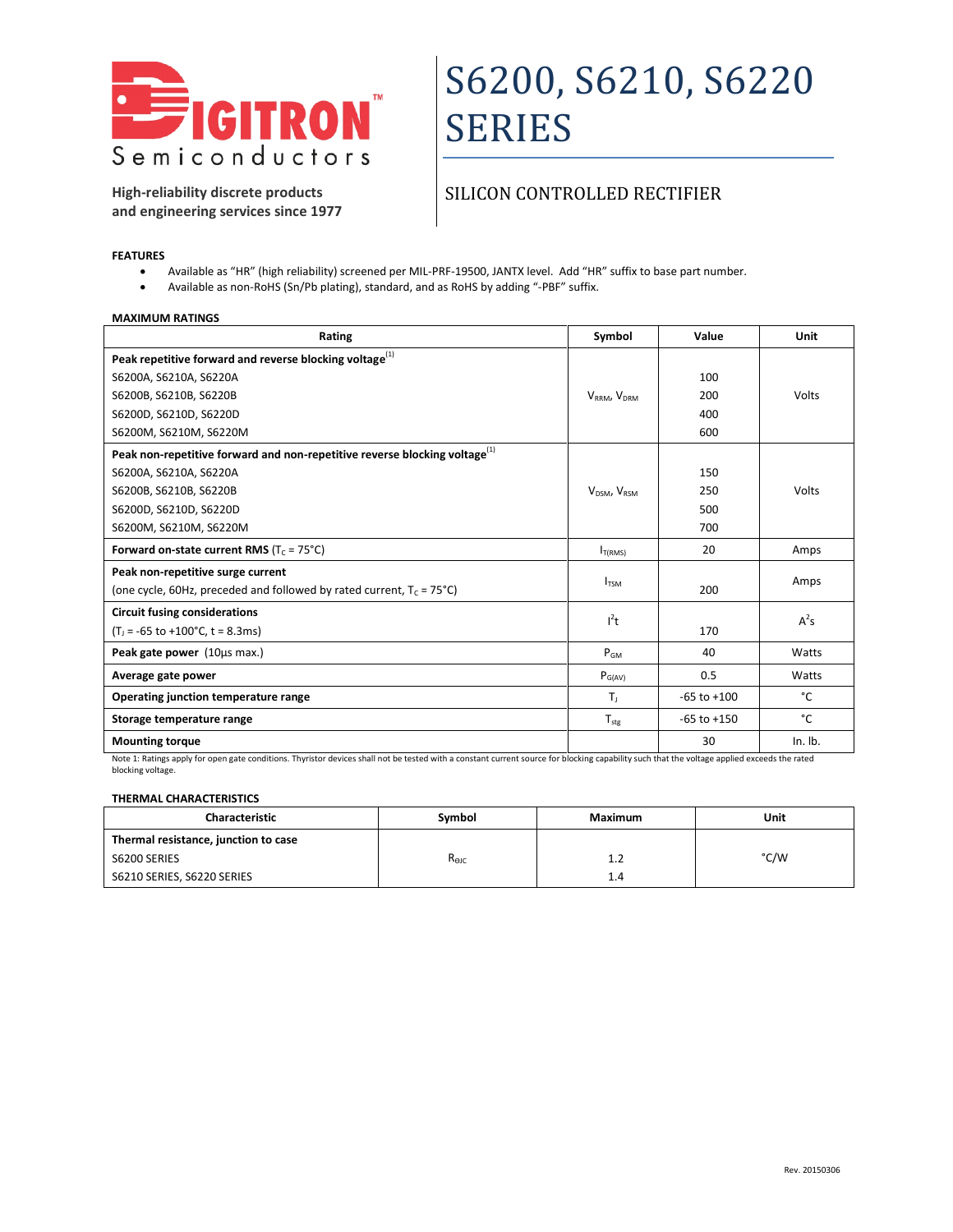

**High-reliability discrete products and engineering services since 1977**

### SILICON CONTROLLED RECTIFIER

| Characteristic                                                                      | Symbol           | Min. | Typ.           | Max.           | Unit      |
|-------------------------------------------------------------------------------------|------------------|------|----------------|----------------|-----------|
| Instantaneous forward breakover voltage                                             |                  |      |                |                |           |
| (gate open, $T_c = 100^{\circ}C$ )                                                  |                  |      |                |                |           |
| S6200A, S6210A, S6220A                                                              | $V_{(BO)O}$      | 100  |                |                | Volts     |
| S6200B, S6210B, S6220B                                                              |                  | 200  |                |                |           |
| S6200D, S6210D, S6220D                                                              |                  | 400  |                |                |           |
| S6200M, S6210M, S6220M                                                              |                  | 600  |                |                |           |
| Peak blocking current                                                               |                  |      |                |                |           |
| (Rated $V_{DRM}$ @ T <sub>C</sub> = 100°C)                                          | <b>IRRM</b>      |      |                | 10             | μA        |
| $T_c = 25^{\circ}C$                                                                 | I <sub>DRM</sub> |      |                | $\overline{2}$ | mA        |
| Peak on-state voltage                                                               |                  |      |                |                | Volts     |
| $(I_T = 100A peak)$                                                                 | $V_T$            |      |                | 2.4            |           |
| Gate trigger current (continuous dc)                                                |                  |      |                |                |           |
| (Main terminal voltage = 12V, $R_L$ = 30 $\Omega$ )                                 | $I_{GT}$         |      |                | 15             | <b>mA</b> |
| Gate trigger voltage (continuous dc)                                                |                  |      |                |                | Volts     |
| (Main terminal voltage = 12V, $R_L = 30\Omega$ )                                    | $V_{GT}$         |      |                | $\overline{2}$ |           |
| Holding current (either direction)                                                  | Iн               |      |                |                | mA        |
| (Main terminal voltage = 12V, gate open)                                            |                  |      |                | 20             |           |
| Gate controlled turn-on time                                                        | $t_{gt}$         |      |                |                | μs        |
| $(V_D = V_{(B0)O}$ , $I_T = 30A$ peak, $I_{GT} = 200$ mA, rise time =<br>$0.1\mu s$ |                  |      | $\overline{2}$ |                |           |
| Critical rate of rise of off-state voltage                                          |                  |      |                |                | $V/\mu s$ |
| ( $V_D = V_{(B0)O}$ , exponential rise, gate open, $T_C = 100^{\circ}C$ )           | dv/dt            |      |                |                |           |
| S6200A, D, S6210A, D, S6220A, D                                                     |                  | 10   | 100            |                |           |
| S6200B, S6210B, S6220B                                                              |                  | 10   | 150            |                |           |
| S6200D, S6210D, S6220D                                                              |                  | 10   | 75             |                |           |

**ELECTRICAL CHARACTERISTICS** (T<sub>C</sub> = 25°C unless otherwise noted)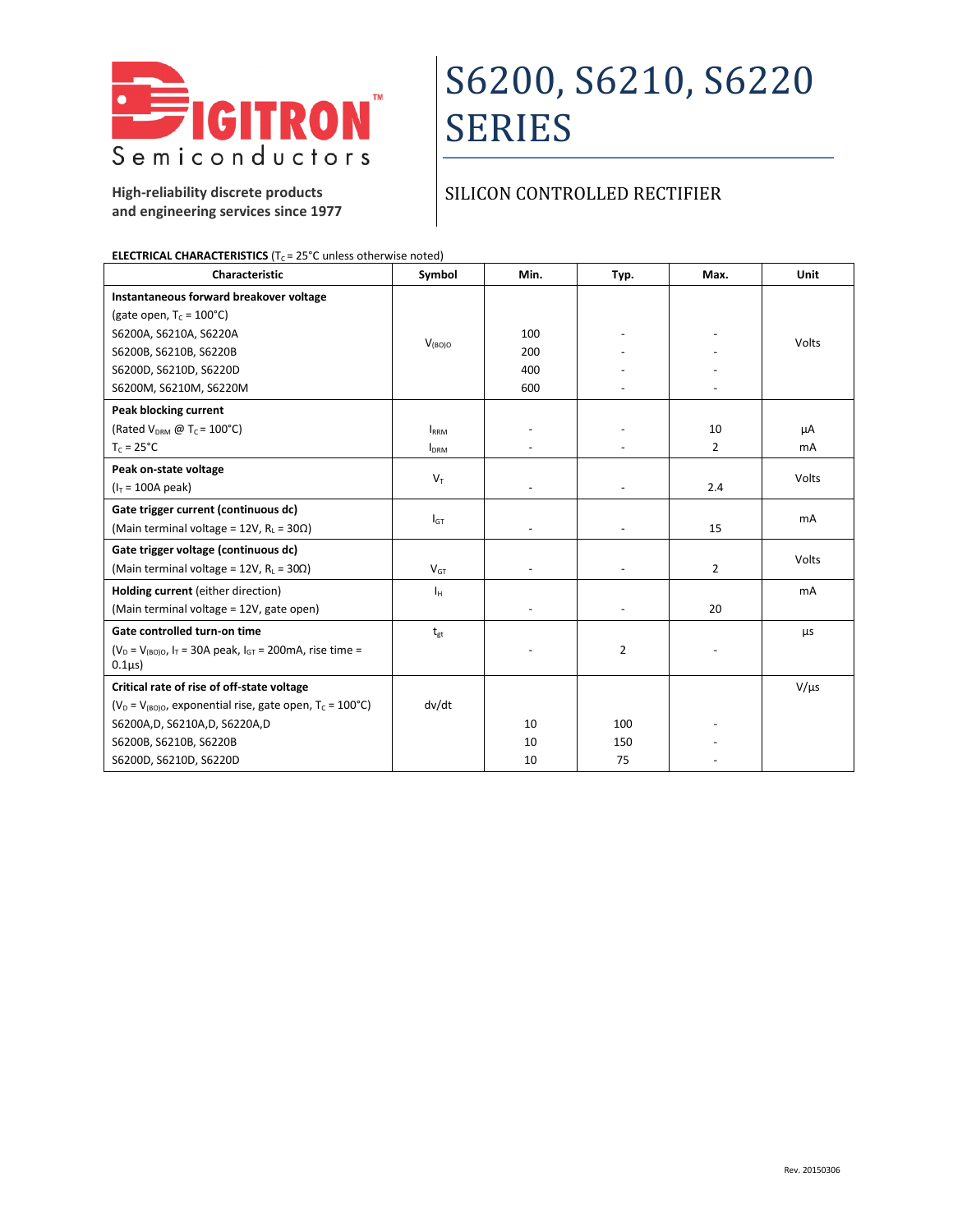

**High-reliability discrete products and engineering services since 1977**

## SILICON CONTROLLED RECTIFIER

### **MECHANICAL CHARACTERISTICS**

| Case    | Digi PF1 (S6200 SERIES)     |
|---------|-----------------------------|
| Marking | Body painted, alpha-numeric |



|   | <b>DIGI PF1</b> |       |                    |        |
|---|-----------------|-------|--------------------|--------|
|   | <b>Inches</b>   |       | <b>Millimeters</b> |        |
|   | Min             | Max   | Min                | Max    |
| A | 0.501           | 0.505 | 12.730             | 12.830 |
| F |                 | 0.160 |                    | 4.060  |
| G | 0.085           | 0.095 | 2.160              | 2.410  |
| н | 0.060           | 0.070 | 1.520              | 1.780  |
| J | 0.300           | 0.350 | 7.620              | 8.890  |
| Κ |                 | 1.050 |                    | 26.670 |
| L |                 | 0.670 |                    | 17.020 |
| Q | 0.055           | 0.085 | 1.400              | 2.160  |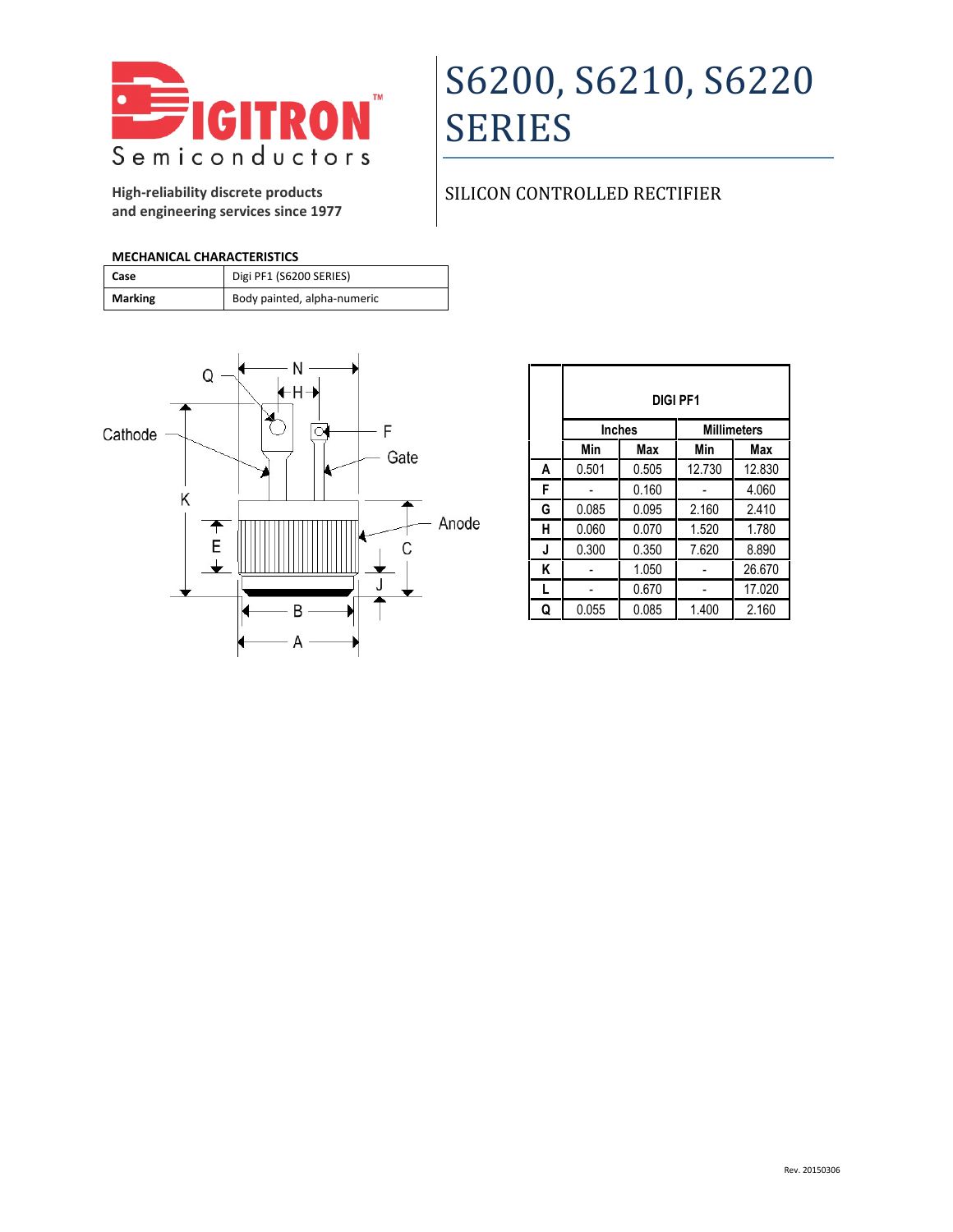

**High-reliability discrete products and engineering services since 1977**

### SILICON CONTROLLED RECTIFIER

### **MECHANICAL CHARACTERISTICS**

| Case           | TO-48 (S6210 SERIES)        |
|----------------|-----------------------------|
| <b>Marking</b> | Body painted, alpha-numeric |
| Polarity       | Cathode is stud             |





|     |       |        | <b>TO-48</b> |             |  |  |
|-----|-------|--------|--------------|-------------|--|--|
|     |       | Inches |              | Millimeters |  |  |
|     | Min   | Max    | Min          | Max         |  |  |
| CD  |       | 0.543  |              | 13.793      |  |  |
| CН  |       | 0.550  |              | 13.970      |  |  |
| ΗF  | 0.544 | 0.563  | 13.817       | 14.301      |  |  |
| OAH |       | 1.193  |              | 30.303      |  |  |
| SL. | 0.422 | 0.453  | 10.718       | 11.507      |  |  |
| ФТ  | 0.125 | 0.165  | 3.175        | 4.191       |  |  |
| ΦT, | 0.060 | 0.075  | 1.524        | 1,905       |  |  |